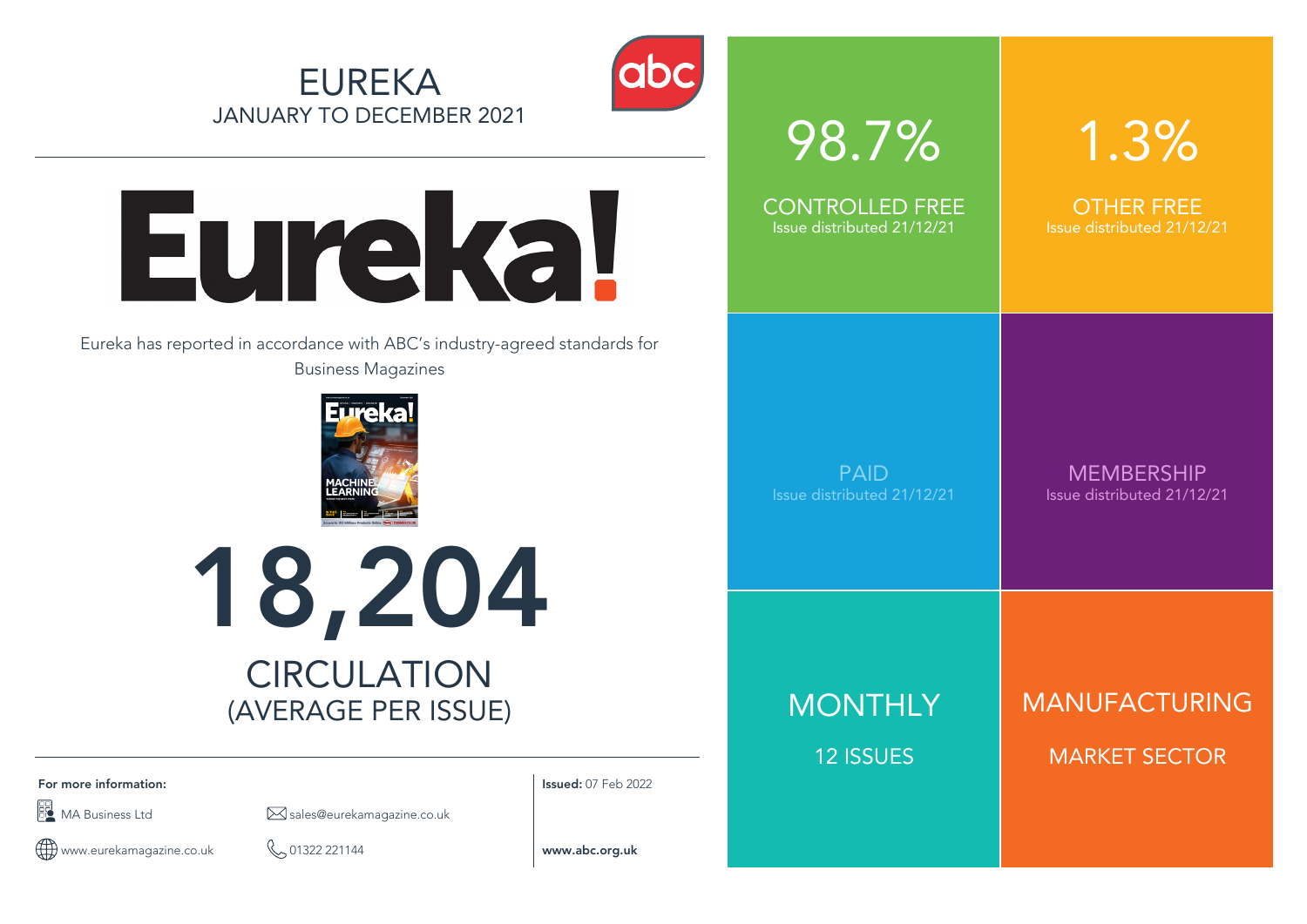# EUREKA JANUARY TO DECEMBER 2021



| <b>AUDIT ISSUE ANALYSIS</b>  | <b>TOTAL</b> | <b>UNITED</b><br><b>KINGDOM</b> | <b>OTHER</b><br><b>COUNTRIES</b> | <b>PRINT</b>             | <b>UNITED</b><br><b>KINGDOM</b> | <b>OTHER</b><br><b>COUNTRIES</b> | <b>DIGITAL</b> | <b>UNITED</b><br><b>KINGDOM</b> | <b>OTHER</b><br><b>COUNTRIES</b> |
|------------------------------|--------------|---------------------------------|----------------------------------|--------------------------|---------------------------------|----------------------------------|----------------|---------------------------------|----------------------------------|
| ISSUE DISTRIBUTED 21/12/21   | 17,894       | 17,883                          | 11                               | 10,221                   | 10,210                          | 11                               | 7,673          | 7,673                           |                                  |
| <b>FREE COPIES</b>           | 17,894       | 17,883                          | 11                               | 10,221                   | 10,210                          | 11                               | 7,673          | 7,673                           |                                  |
| <b>CONTROLLED FREE</b>       | 17,670       | 17,670                          |                                  | 9,999                    | 9,999                           |                                  | 7,671          | 7,671                           |                                  |
| REQUESTED (INDIVIDUAL)       | 10,459       | 10,459                          |                                  | 5,952                    | 5,952                           |                                  | 4,507          | 4,507                           |                                  |
| <b>REQUESTED (COLLEAGUE)</b> | 4,327        | 4,327                           |                                  | 2,641                    | 2,641                           |                                  | 1,686          | 1,686                           |                                  |
| NON-REQUESTED (NAME)         | 2,884        | 2,884                           |                                  | 1,406                    | 1,406                           | ٠                                | 1,478          | 1,478                           |                                  |
| NON-REQUESTED (JOB)          | ÷            | $\sim$                          | <b>COL</b>                       | $\sim$                   | $\sim$                          | ÷                                | $\sim$         | $\sim$                          |                                  |
| <b>OTHER FREE</b>            | 224          | 213                             | 11                               | 222                      | 211                             | 11                               | $\overline{2}$ | 2                               |                                  |
| FREE REQUESTED DELIVERED     | $\sim$       | $\overline{\phantom{a}}$        | $\sim$                           | $\overline{\phantom{a}}$ | $\overline{\phantom{a}}$        |                                  | $\sim$         |                                 |                                  |
| NON-CONTROLLED FREE          | 224          | 213                             | 11                               | 222                      | 211                             | 11                               | $\overline{2}$ | $\overline{2}$                  |                                  |
| MONITORED FREE DISTRIBUTION  |              |                                 | $\overline{\phantom{a}}$         |                          |                                 |                                  |                |                                 |                                  |
| SAMPLE FREE DISTRIBUTION     |              | $\sim$                          | $\sim$                           | $\overline{\phantom{0}}$ | $\overline{\phantom{a}}$        |                                  |                |                                 |                                  |
| <b>MEMBERSHIP COPIES</b>     |              |                                 |                                  |                          |                                 |                                  |                |                                 |                                  |
| <b>PAID COPIES</b>           |              |                                 |                                  |                          |                                 |                                  |                |                                 |                                  |
| <b>PAID SUBSCRIPTIONS</b>    |              |                                 |                                  |                          |                                 |                                  |                |                                 |                                  |
| <b>INDIVIDUAL</b>            |              |                                 |                                  |                          |                                 |                                  |                |                                 |                                  |
| MULTIPLE COPY                |              |                                 |                                  |                          |                                 |                                  |                |                                 |                                  |
| CORPORATE                    |              |                                 |                                  |                          |                                 |                                  |                |                                 |                                  |
| <b>PAID SINGLE COPIES</b>    |              |                                 |                                  |                          |                                 |                                  |                |                                 |                                  |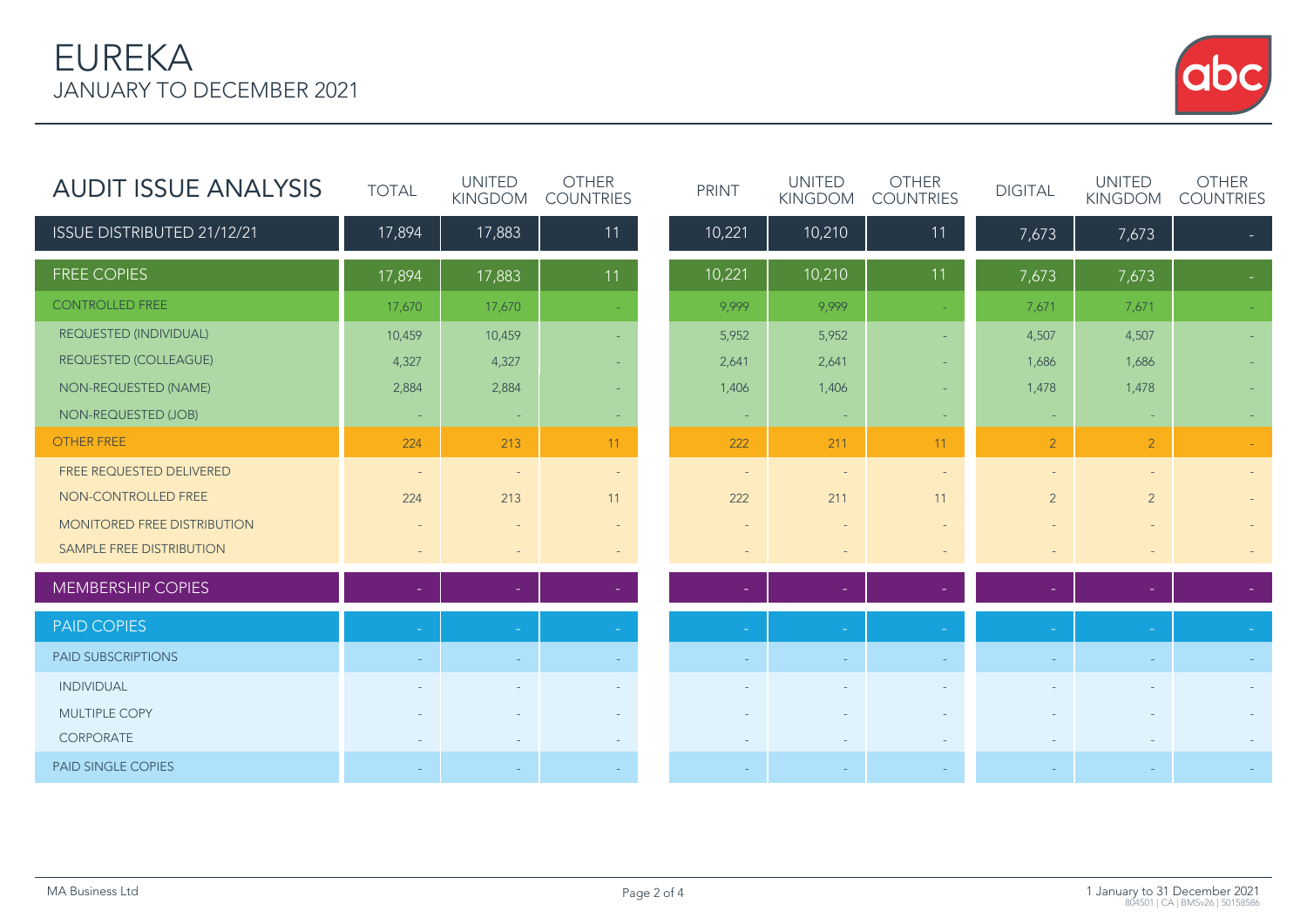

# AUDIT ISSUE ANALYSIS

### FREE COPIES DESCRIPTION

CONTROLLED: Engineering designers who directly control or influence the design and specification function for engineering materials and components in specified manufacturing and non manufacturing concerns.



| <b>GEOGRAPHIC ANALYSIS</b>                                 |              | <b>PRINT</b> | <b>DIGITAL</b> |
|------------------------------------------------------------|--------------|--------------|----------------|
| REGION/AREA                                                | <b>TOTAL</b> |              |                |
| United Kingdom                                             | 17,883       |              |                |
| East Anglia                                                | 1,078        |              |                |
| East Midlands                                              | 1,722        |              |                |
| London                                                     | 258          |              |                |
| Midlands                                                   | 2,685        |              |                |
| North West                                                 | 1,670        |              |                |
| Northern                                                   | 748          |              |                |
| South East                                                 | 4,838        |              |                |
| South West                                                 | 1,793        |              |                |
| Yorkshire                                                  | 1,363        |              |                |
| Northern Ireland                                           | 261          |              |                |
| Scotland                                                   | 856          |              |                |
| Wales                                                      | 611          |              |                |
| Rest of the world                                          | 11           |              |                |
| 17,894 individuals were analysed (100% of the audit issue) |              |              |                |